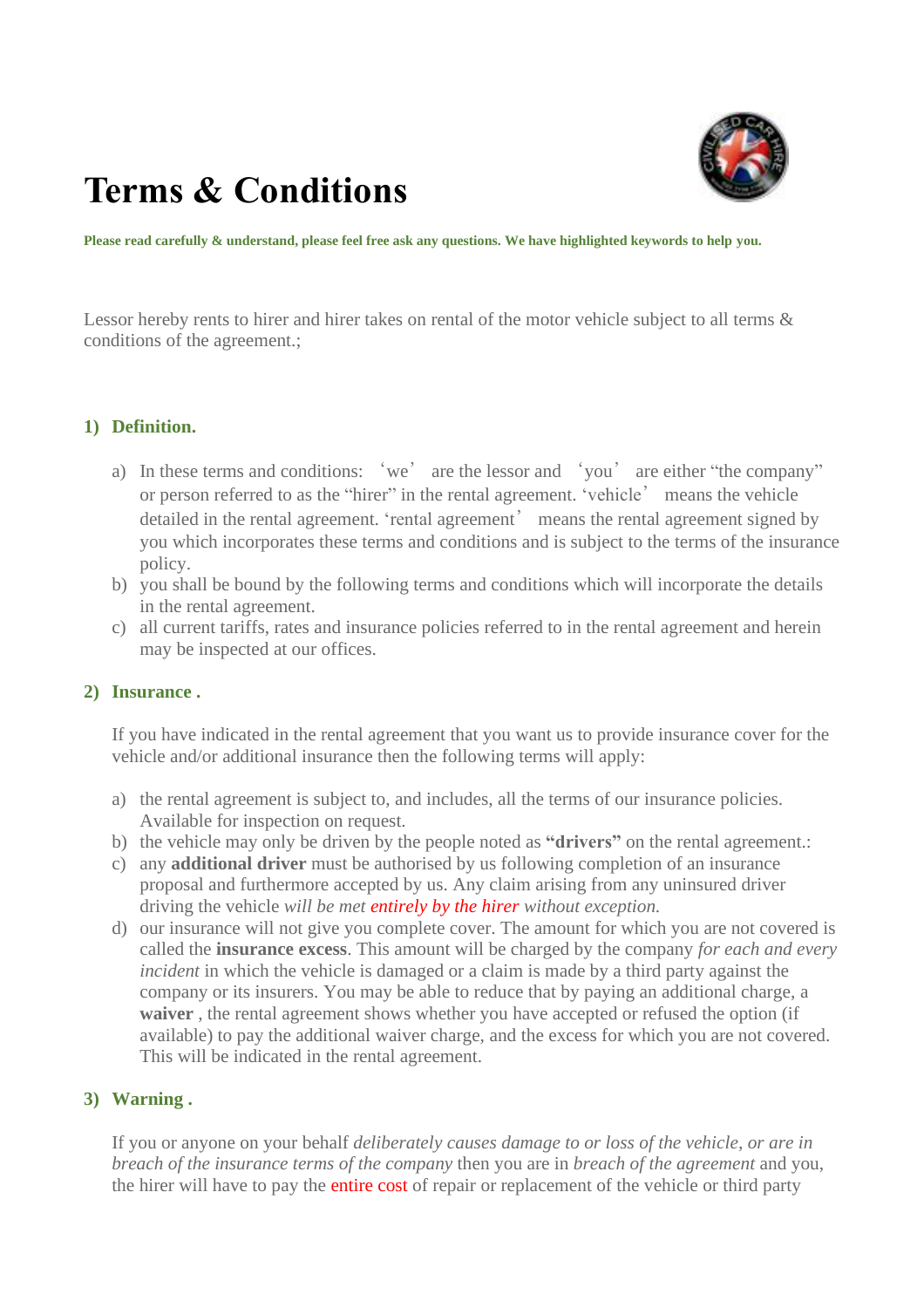property , even though it was insured at the time. If you are in any doubt what this means, please consult us at ; [operations@londoncarhire.com](mailto:operations@londoncarhire.com)

#### **4) Customers own insurance**

If you have indicated in the rental agreement that you want to provide your own insurance for the vehicle then the following terms will apply: -

- a) it is your responsibility to insure the vehicle from the moment you take it until the time that it is returned to us. You must insure it to its full value, against loss or damage (including windscreen damage) by accident, fire or theft, under a comprehensive insurance policy with a reputable insurance company. You must supply us with full details in writing, and you must tell the insurance company to note our interest in the policy.
- b) you hereby authorise your insurer to communicate directly with us and give us any information we require. You also authorise us to take over any claim which you may have which relates to the vehicle, and to negotiate and settle that directly with your insurer.
- c) you must not use or permit the vehicle to be used in breach of the insurance policy. If any money is paid out under the policy which relates to the vehicle then you must ensure that the money is paid direct to us.
- d) if you do not insure the vehicle comprehensively, and we suffer loss as a result, you must compensate us for that loss in its entirety.
- e) if for any reason the amount which we receive from the insurance company is less than the loss that we suffer you must pay us the difference.
- 5) Any person signing this agreement on behalf of a company must be authorised to do so, and if not so authorised will be personally liable to pay all sums due under this agreement to the extent that the company fails to pay them.
- 6) The maximum period for which you are allowed to keep the vehicle under the rental agreement is from the 'date out' until the date 'due in' referred to in the rental agreement. However:
	- a) we are entitled to terminate this agreement if you break any of its terms, and you must then return the vehicle immediately.
	- b) we are entitled to call for the return of the vehicle earlier than the date 'due in' shown on the rental agreement, even if you have not broken any of the terms of the rental agreement, but we must then provide you with a comparable vehicle.
	- c) in any event and without prior written consent, the maximum period for which you can hire the vehicle is 90 days.

## **7) Hire Due Back Date & hire extensions**

Any hire extension request & payment confirmation *must be made in writing.* Any extension period not in writing will be deemed as unauthorised and will be charged at the standard hire tariff and *will not include any discounts* from tariff previously offered. Any unauthorised hire extension will be treated as a breach of this agreement ( see section 11 )

#### **8) Contents insurance.**

We are not liable to you for any loss of or damage to any **property which is carried in the vehicle**, and we do not accept responsibility for any property which you leave in the vehicle when you return it, unless we have been negligent. If any third party brings a claim against us for property which is carried or left in the vehicle, you must indemnify us for that claim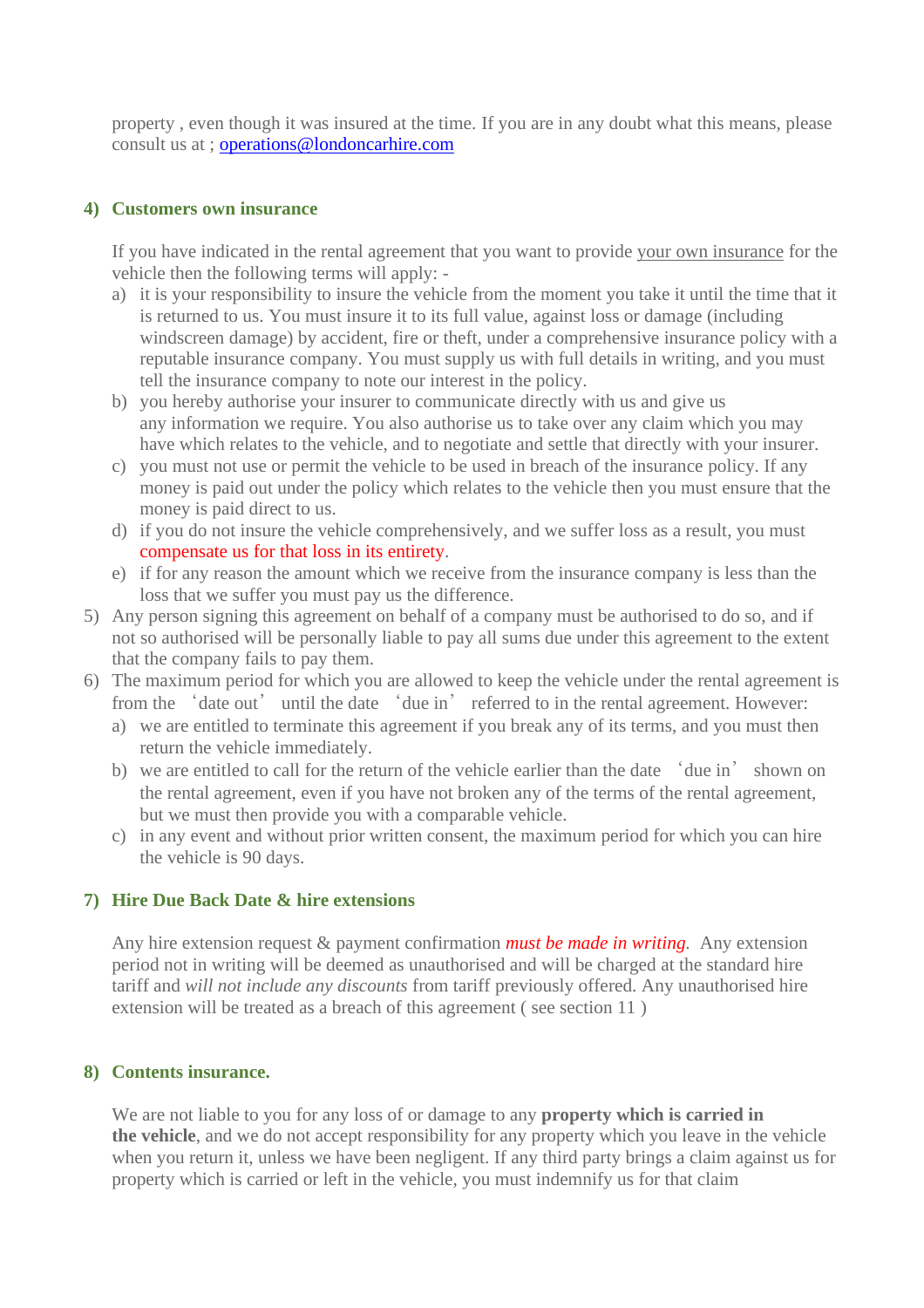### **9) Authorised vehicle usage.**

- a) *Not be taken outside England, wales, Scotland, Northern Ireland* or any British Isle on which the hiring commenced, without our prior written permission on the rental agreement
- b) Not be used other than on a public highway or a suitably paved area which is designed to carry motor vehicles.
- c) Not be used to propel or tow any other vehicle or trailer, unless it is equipped for the purpose and we have given our written permission.
- d) Not be used to carry passengers for **hire or reward** or for any driving tuition, unless you obtain our prior written permission and you must provide your own insurance under clause 3.
- e) Not be used for any unlawful purpose, or for racing, pace making, competitions or speed testing, nor must it be used in any unlawful or nefarious manner.
- f) Not be used in such a manner that it is overloaded (whether in total or in respect of any axle or any other part) or is carrying more passengers or goods than it was designed to carry or may lawfully carry.
- g) Not be used in such a way as to make the insurance on the vehicle invalid.
- h) Not be used in breach of the road traffic legislation or the construction and use regulations.
- i) Not be used by any person who is not licensed and insured for it,
- j) Not be used by any person who is under the influence of alcohol or drugs.
- k) be used in the event of any mechanical, electrical or structural failure or damage, if further damage would be caused as a result.
- l) Not be altered or added to in any way whatsoever.

## **10) Repairs to vehicle**

You are not allowed to carry out any **repairs** (or let anyone else do so) if the cost of those repairs is more than £25, unless you get our written permission first. If we do authorise any repairs then we will refund the cost to you if you produce a vat receipt and whatever parts you have replaced.

#### **11) Breach & termination**

If you break any of the terms of the rental agreement we are entitled to treat the rental agreement as terminated and to repossess the vehicle. You hereby authorise us to enter on your property to do so if necessary and recharge the cost of such actions to you.

## **12) Fines & Penalties**

**You are liable for certain charges as if you were the owner of the vehicle**. Those charges are:

- a) any fixed penalty offence committed in respect of that vehicle under part iii of the road traffic offenders act 1988 or the road traffic act 1991, as amended, replaced or extended by any subsequent legislation or orders and any such offence committed under the equivalent legislation applicable to Scotland, Northern Ireland or any British Isle upon which the vehicle is being used.
- b) any excess charge which may be incurred in respect of that vehicle in pursuance of an order under section 45 and 46 of the road traffic regulation act 1984, or the road traffic act 1991 as amended, replaced or extended by any subsequent legislation or orders and under the equivalent legislation applicable to Scotland, Northern Ireland or other British isle.